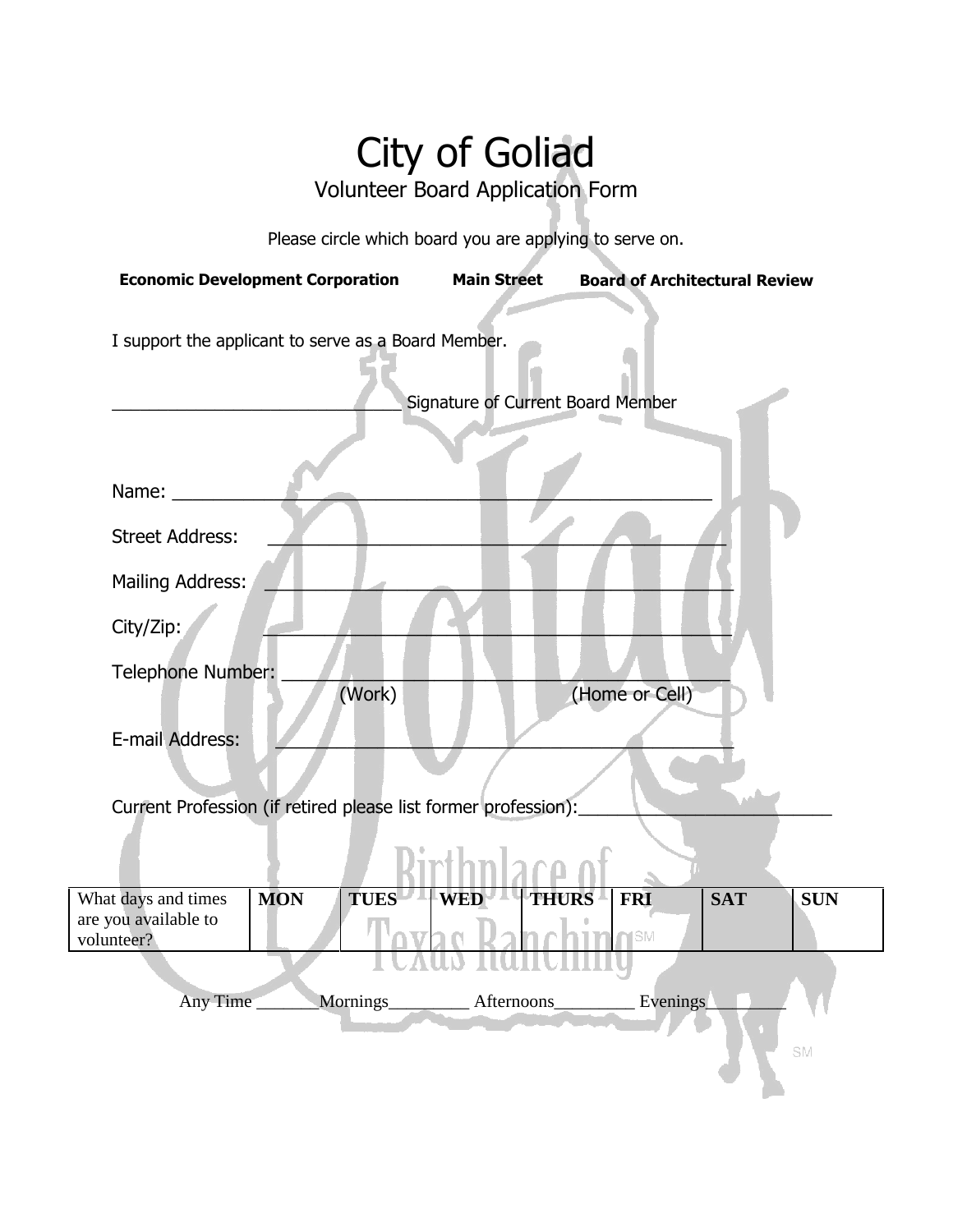*Please indicate your volunteer skills and interests as applicable with a check mark. You may check as many categories as you would like to be considered for.*

| <b>Skill</b>                        | Interest | Assignment                                                                                                               |  |  |  |  |
|-------------------------------------|----------|--------------------------------------------------------------------------------------------------------------------------|--|--|--|--|
|                                     |          | Economic Development (business recruitment, tourism, retention)                                                          |  |  |  |  |
|                                     |          | Tour Guide/Public Speaking                                                                                               |  |  |  |  |
|                                     |          | Historical /Architecture                                                                                                 |  |  |  |  |
|                                     |          | Garden. Assist in adopt a planter/tree projects                                                                          |  |  |  |  |
|                                     |          | Routine Office Work (copying, data entry, etc.)                                                                          |  |  |  |  |
|                                     |          | Graphic Design                                                                                                           |  |  |  |  |
|                                     |          | Teaching/Instructional                                                                                                   |  |  |  |  |
|                                     |          | Special Events (typical duties include meet/greet, registration, set<br>up/tear down, runner/floater, sell refreshments) |  |  |  |  |
|                                     |          | Grant research/writing<br><b>Housing Development</b>                                                                     |  |  |  |  |
|                                     |          |                                                                                                                          |  |  |  |  |
|                                     |          | Construction                                                                                                             |  |  |  |  |
|                                     |          | Accounting                                                                                                               |  |  |  |  |
|                                     |          | Legal                                                                                                                    |  |  |  |  |
|                                     |          | Fundraising                                                                                                              |  |  |  |  |
| List additional skills or interest: |          |                                                                                                                          |  |  |  |  |
|                                     |          |                                                                                                                          |  |  |  |  |
|                                     |          |                                                                                                                          |  |  |  |  |
|                                     |          |                                                                                                                          |  |  |  |  |
|                                     |          |                                                                                                                          |  |  |  |  |

1. Describe your expertise, experience, accomplishments, educational background, and/or interest in promoting and/or developing business enterprise in the spirit of community development (continue on back if necessary):

Birthplace of

SM